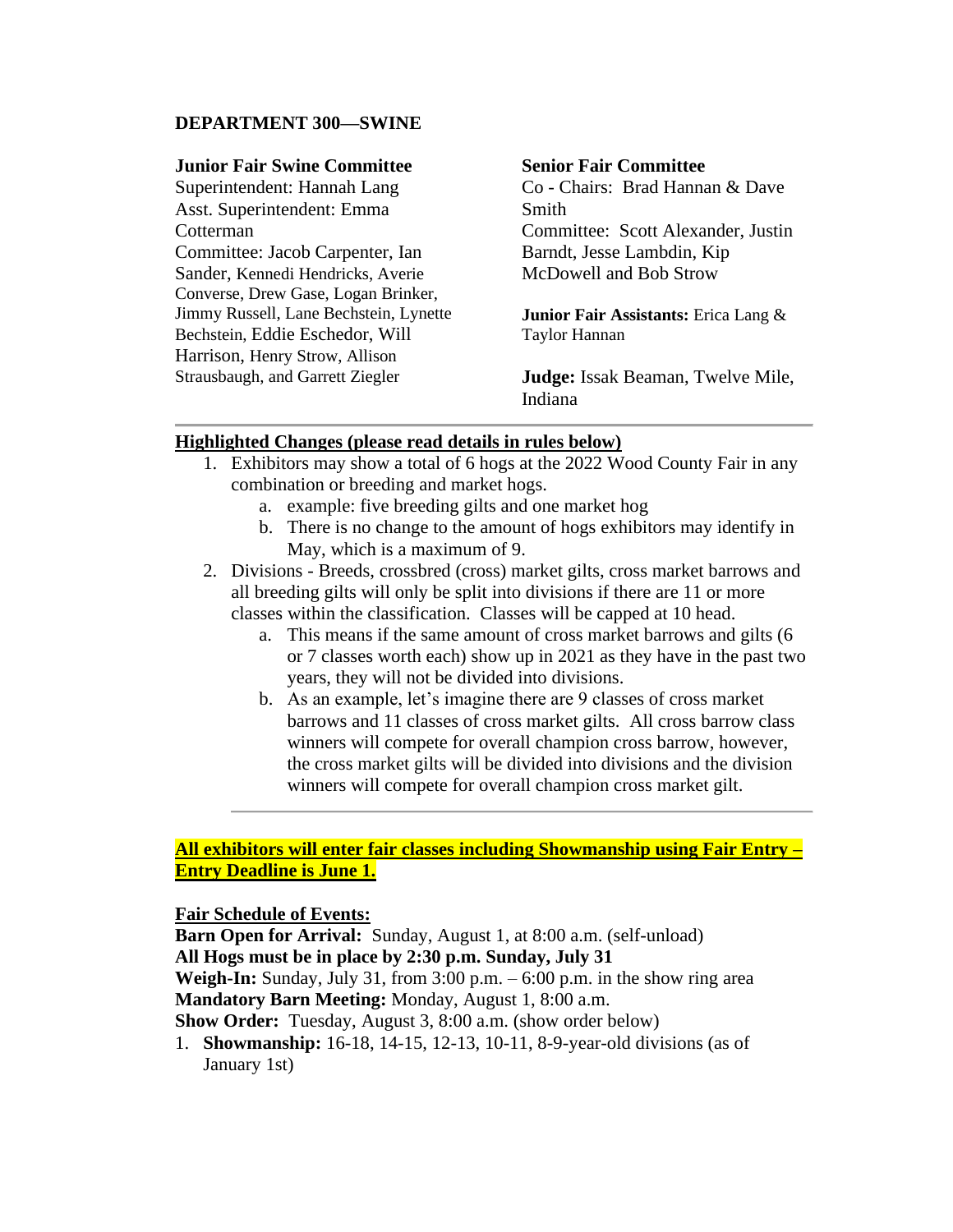- 2. **Breeding Gilts:** Berkshire, Chester White, Duroc, Hampshire, Hereford, Landrace, Poland China, Spot, Tamworth, Yorkshire and Crossbred Breeding Gilts
- 3. **Market Hogs:** Berkshire, Chester White, Duroc, Hampshire, Hereford, Landrace, Poland China, Spot, Tamworth, Yorkshire, Crossbred Market Gilts and Crossbred Market Barrows
- 4. **Grand Champion Drives** for Breeding Gilts and Market Hogs begin at 3:30 pm or 30 minutes following the last market class.

# **GENERAL RULE**S:

- 1. All Junior Fair Livestock Rules apply.
- 2. All exhibitors should be in possession of their project animals by May 1. Online entry via Fair Entry is due June 1. Swine identification will be three pictures of each pig enrolled in Fair Entry. The pictures are one of each side (two total side pictures) and a head shot clearly showing the ear notches. All pictures will be required to be uploaded to Fair Entry at the time exhibitor is entering fair classes.
	- a. No one animal(s) may be enrolled by more than one 4-H member, except for siblings (full, half or step), who may enter the same animal(s) separately in Fair Entry.
	- b. Exhibitors entering in the Wood County Born and Raised market hog contest must identify those animals by uploading a copy of the sales receipt to Fair Entry.
- 3. Exhibitors may show a maximum of 6 hogs, any combination of market hogs and gilts for a total of 6 hogs. Gilts can only be entered as either market or breeding, not both.
- 4. Health Requirements for the Swine Department are found at the front of the fair book.
- 5. The fair veterinarian is the only person(s) who may possess and administer controlled substances in the swine barn.
- 6. All hogs must be free of performance enhancing drugs during the swine show.
- **7.** Ractopamine/Paylean is now allowed at the 2022 Wood County Fair**.**
- 8. Physical tampering of hogs to improve show performance is strictly prohibited and could include forfeiture of premium monies or expulsion from the show or future shows.
- 9. Exhibitors are responsible for daily care of their projects, including, but not limited to feeding, watering, cleaning pens and manure management (all manure must be dumped in appropriate areas). Failure to maintain a healthy and humane environment may result in disciplinary action, which could include forfeiture of premium monies or expulsion from the show or future shows. **REMINDER: Exhibitors must provide their own waterers.**
- 10. Any acts determined to be cruel or inhumane may result in immediate expulsion from the show and may result in additional punishment for future years.
- 11. Water is the only acceptable topical substance to be used on show day. Example: oils, powders, or paints are unacceptable. If a substance is found, the hog will be disqualified from the show.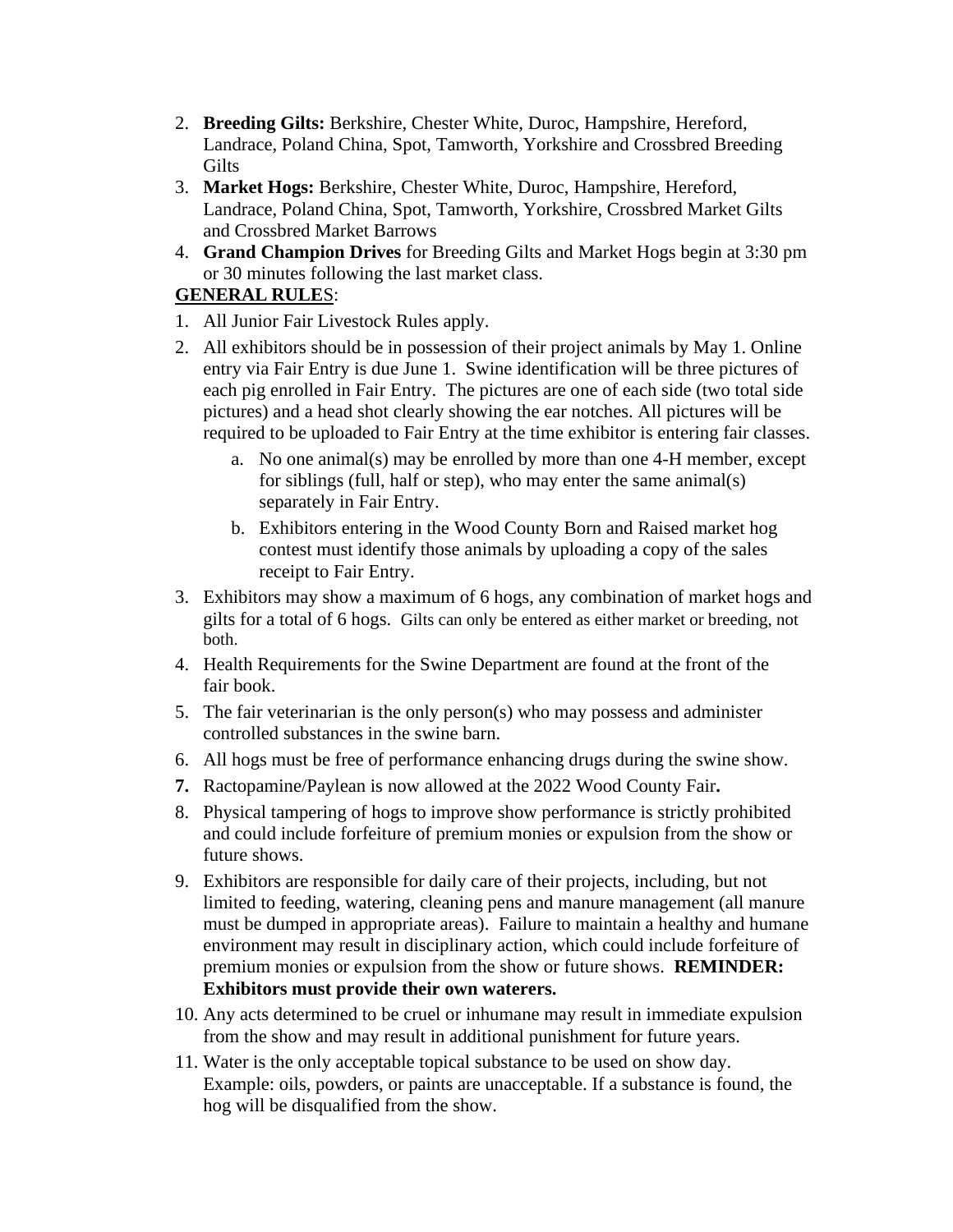- a. Sprayers will be available for use by exhibitors once they enter the holding area.
- b. Only exhibitors and show personnel will be allowed into the holding area.
- 12. Pens must be cleaned out on the last day of fair or no premium (this includes tack pens). Pen Mats must be picked up and are to be hung on the sides of the pens.
- 13. All swine must weigh 210 lbs. or heavier to be eligible for premiums.
	- a. Hogs may be re-weighed only if their weight is less than 210 lbs. Reweighing must take place immediately and will be the final weight.
	- b. Hogs weighing less than 210 lbs. will show in an exhibition class but will not be eligible for grand champion competition or the premium sale.
	- c. The maximum market weight is 290 lbs.
- 14. Exhibitors may exhibit any breed with an established registry in the United States (Berkshire, Chester White, Duroc, Hampshire, Hereford, Landrace, Poland China, Spot, Tamworth and Yorkshire) or Crossbreds.
	- a. There will be no minimum requirement for a breed to be offered. All breeds will be offered for both breeding and market classes.
- 15. Purebred registration papers for purebred barrows and gilts are required. They **MUST** be presented during fair weigh-in or pigs will show as crossbreds. Registration papers and breed characteristics will be evaluated **during the fair weigh-in process**.
	- a. Ownership information on pedigree(s) must match the name of the exhibitor at the Wood County Fair. Farm names, failing to explicitly list the exhibitor, are not acceptable for establishing proof of ownership. If John Doe is showing at the fair, John Doe must be listed as an owner on the pedigree.
		- i. **Example:** Doe Family Farms fails to explicitly establish John Doe as an owner and is **not** acceptable.
		- ii. **Example:** Doe Family Farms: John Doe, Jane Doe and Julie Doe, explicitly establishes John as an owner and **is** acceptable.
	- b. Ear notches on pedigree(s) must match the pig being exhibited.
	- c. Any pigs failing to meet pedigree or breed characteristic requirements (according to their respective breed association) will show as crossbreds.
	- d. Swine Committee decisions related to pedigree and breed characteristic requirements are considered final.
	- e. Purebred paperwork must show ownership date of no later than May 1st, 2022.
- 16. Champions, Reserve Champions, third, fourth and fifth overall, will be selected for all breeds, and overall champions.
	- a. The 3 highest placing hogs per class will be eligible for top 5 honors for breeds with more than one class.
		- i. If divisions are offered, the top 5 for that breed will be selected from the top 5 within each respective division.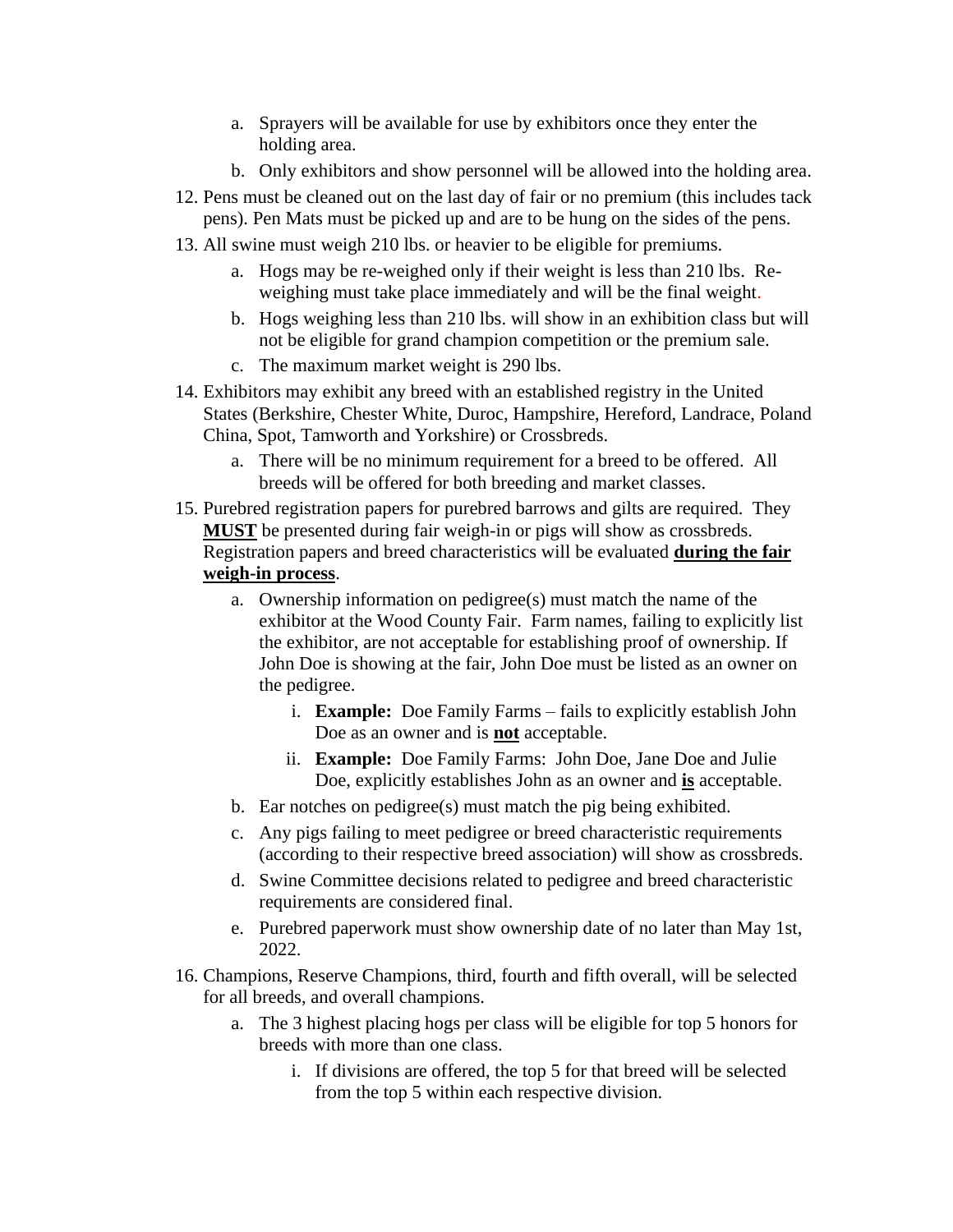- b. Only Breed Champions and Reserve Breed Champions will be eligible for Overall Top 5 honors.
- 17. This is a partial-terminal show. Grand champion overall and reserve grand champion overall market hogs will be harvested.

All other market hogs will either:

- a. Sell through premium sale and be harvested via the Fair Board provided truck on Sunday night or \*self-transported custom harvest using a slaughter verification form (leave same time as retained ownership)
- b. Sell directly to market via the Fair Board provided truck on Sunday night or \*self-transported custom harvest using a slaughter verification form (leave same time as retained ownership)
- c. Remove from fairgrounds Tuesday after the show (tentatively scheduled for 10:00 p.m. and will be confirmed on show day) and retain ownership (must complete a retained ownership form and be released by the swine committee chair or designate)

Breeding gilts are not eligible for premium sale but may be consigned to market or retained and removed at the same time as retained market hogs.

# **SHOWMANSHIP**:

- 1. Sign up in Fair Entry by June 1 deadline. If in doubt, sign up, as fair sign up will not be allowed.
- 2. Showmanship will be divided by showman age as of January  $1<sup>st</sup>$  of current year.
- 3. All exhibitors must show their own hog in showmanship.
- 4. Age divisions are: 16-18, 14-15, 12-13, 10-11, and 8-9 years old.
- 5. Winners from 14-15 and 16-18 age divisions will compete to represent the Swine Department in Showmanship Sweepstakes. All other division winners will compete for overall junior showman.

# **BREEDING GILTS**:

- 1. Breeding gilts must be farrowed on or after December 1 of the prior year
- 2. Purebred breeding gilts will show by age within their respective breed.
- 3. Crossbred breeding gilts will show by weight.

# **MARKET HOGS**:

- 1. Purebred market hogs will show by weight only (barrows and gilts together)
- 2. Crossbred market hogs will show by sex and weight (barrows and gilts show separately.

# **WOOD COUNTY BORN AND RAISED**:

1. Before the grand drives, we will show for county born and raised breeding and market hogs. These hogs will be shown by weight and division if the